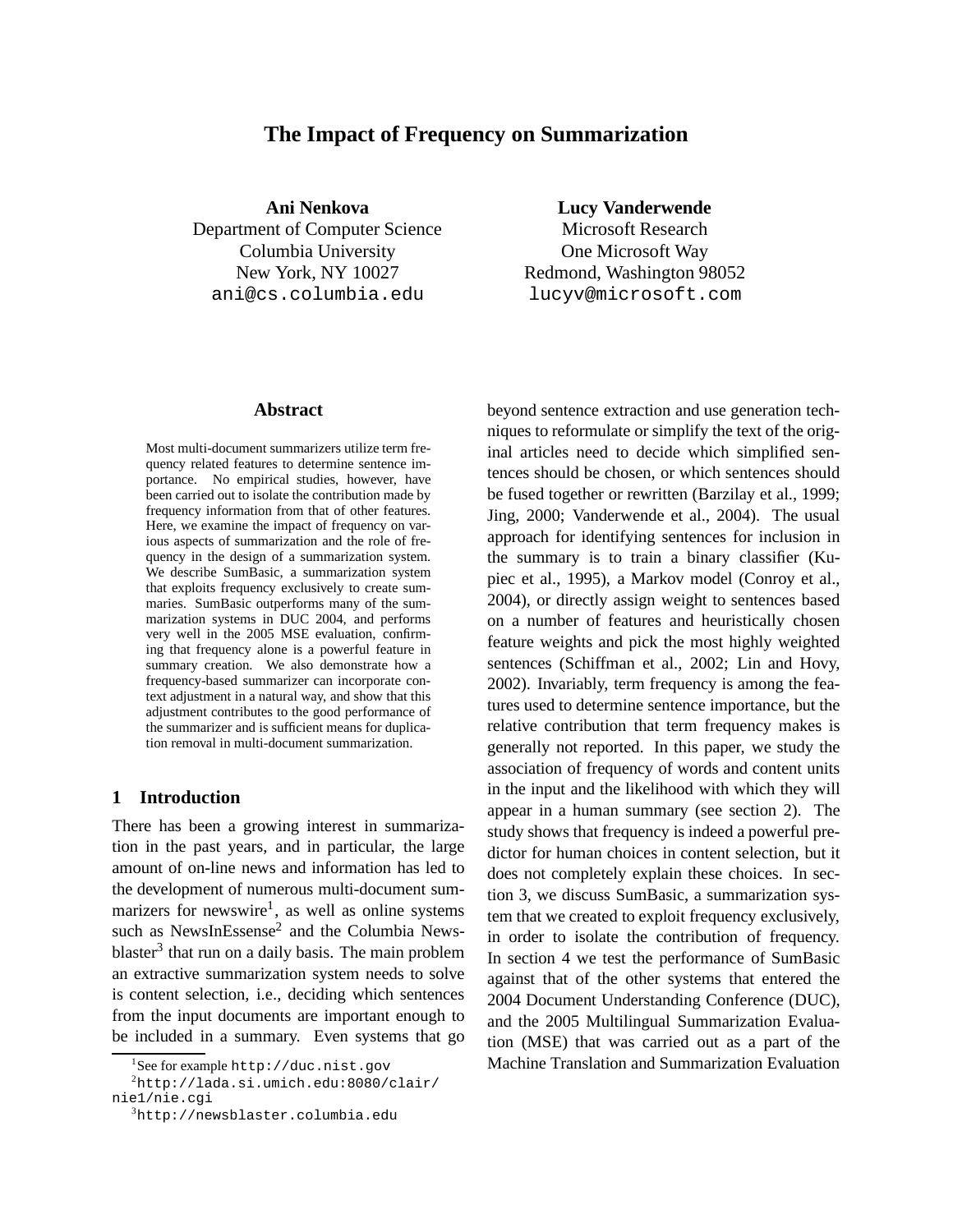workshop at ACL 2005<sup>4</sup>. We also discuss how directly modeling frequency in summary creation further eliminates the need for a separate duplication removal component, which we discuss in section 5. We conclude with a discussion of findings and future work.

# **2 Frequency and human summarization behavior**

One of the issues studied ever since the inception of automatic summarization in the 60s was that of human agreement (Rath et al., 1961): different people can choose different content for their summaries (Halteren and Teufel, 2003; Radev et al., 2003; Nenkova and Passonneau, 2004). More recently, others have studied the degree of overlap between input documents and human summaries (Copeck and Szpakowicz, 2004; Banko and Vanderwende, 2004). In this section, we focus on frequency, investigating the association between content that appears frequently in the input, and the likelihood that it will be selected by a human summarizer for inclusion in a summary. This question is especially important for the multi-document summarization task, where the input consists of several articles on the same topic and usually contains a considerable amount of repetition of the same facts across documents. We first discuss the impact of frequency in the input at the word level, and then look at frequency at a semantic level, using semantic content units.

# **2.1 Word frequency**

In order to study how frequency influences human summarization choices, we used the 30 input sets for the multi-document summarization task from DUC 2003. For each set, NIST provided four humanwritten summaries and the submissions of all participating automatic summarizers. Table 1 shows the percentage of top frequency content words (a stop list was used to exclude pronouns, function words etc from consideration) from the input documents that also appear in the human models. In order to compare how many of these matches are achieved by a good automatic summarizer, we picked one of the top performing summarizers and computed how many of the top frequency words from the input documents appeared in its automatic summaries, which is also shown in table 1.

|         | Top 5  | Top 8  | Top 12 |
|---------|--------|--------|--------|
| human   | 94.66% | 91.25% | 85.25% |
| machine | 84.00% | 77.87% | 66.08% |

Table 1: Percentage of the top  $n$  frequency words from the input documents that appear in the four human models and in a state-of-the-art automatic summarizer (average across 30 input sets)

These figures suggest two things—1) the high frequency words from the input are very likely to appear in the human models, confirming that frequency is one of the factors that impacts a human's decision to include specific content in a summary, and 2) the automatic summarizer we examined includes fewer of these high frequency words and the overlap with the human models can be improved if the inclusion of these words is targeted. Trying to maximize the number of matches with the human model is reasonable, since on average across the 30 sets, the machine summary contained 30 content words that did not match any word in a human model.<sup>5</sup>

## **2.2 Word frequency and human agreement**

In the previous section we observed that the high frequency words in the input will tend to appear in *some* human model. But will they be words that the humans will agree on, and that will appear in *many* human summaries? Here, in order to qualify the frequency of words, we used the probability of a word in an input set— $\frac{n}{N}$ , where *n* is the number of times the word occurred in the input (its frequency) and  $N$ is the number of all words in the input. It is obvious that the high-frequency words will be those with high-probability in the input.

We found that in fact the words that human summarizers agreed to use in their summaries include the high frequency ones and the words that appear in only one human summary tend to be low frequency

<sup>4</sup>http://www.isi.edu/˜cyl/MTSE2005/ MLSummEval.html

<sup>&</sup>lt;sup>5</sup>Even though no rigorous study of the issue has been done, it can be considered that the content words that do not match any of the models describe "off-topic" events. This is consistent with the results from the quality evaluation of machine summaries in which human judges perceived more than half of the summary content to be "unnecessary, distracting or confusing".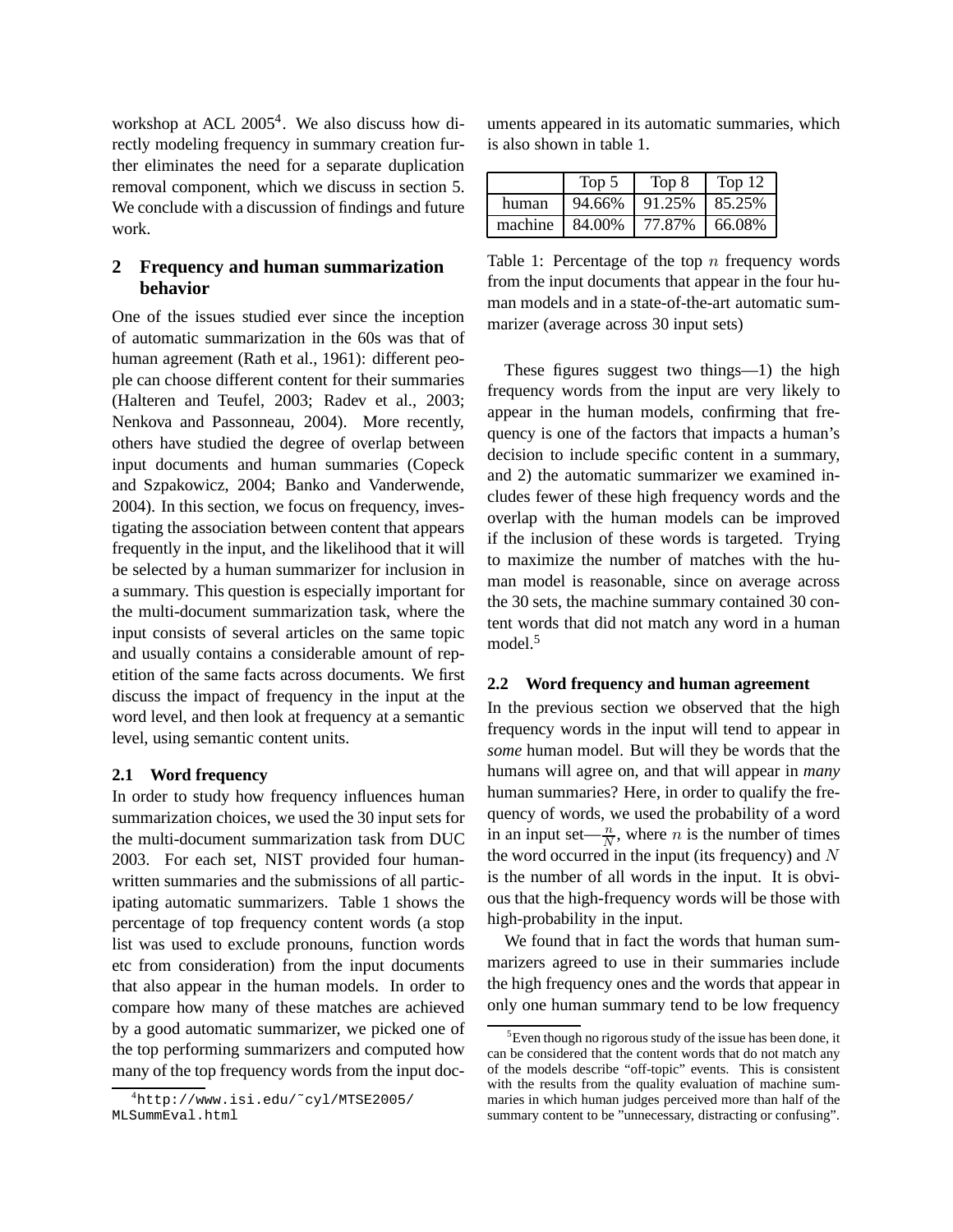|       | used in number words average probability |
|-------|------------------------------------------|
| 200   | 0.0116                                   |
| 307   | 0.0049                                   |
| 703   | 0.0029                                   |
| 3107  | 0.0011                                   |
|       |                                          |
| 29816 | 0.0007                                   |
|       |                                          |

Table 2: Number of summaries that used the word, number of words in the class, the average probability of the words in the class. The numbers are computed across the 30 DUC'03 sets.

words (see table 2). At the same time, a large percentage of the words in the models were used by only one or two humans and had lower probabilities, which suggests that a successful automatic summarizer should also incorporate some mechanism that in certain cases will allow low frequency words to have bigger impact on sentence weights.

In the 30 sets of DUC 2003 data, the state-of-theart machine summary contained 69% of the words appearing in all 4 human models and 46% of the words that appeared in 3 models. This indicates that high-probability (high-frequency) words, which human summarizers will tend to select and thus will be rewarded during evaluation, are missing from the summary.

## **2.3 Frequency of semantic content units**

In the previous two sections we established that high-frequency content words in the input will be very likely to be used in human summaries, and that there will be a consensus about their inclusion in a summary between different human summarizers. But the co-occurrence of *words* in the inputs and the human summaries does not necessarily entail that the same *facts* have been covered. A better granularity for investigating frequency impact is the semantic content unit—an atomic fact expressed in a text. We now briefly describe content units as introduced by (Nenkova and Passonneau, 2004) and then turn to studying content unit frequency.

Content units are atomic facts expressed in the text, such as "*an airplane crash occurred*", "*the crash happened of the coast of Nova Scotia*", "*the reason for the crash is still unkown"*.

# **Summarization content units and the Pyramid evaluation method**

Recent work on summarization evaluation (Halteren and Teufel, 2003; Radev et al., 2003) has emphasized that it is necessary to determine not only what information can be included in the summary, but also how important this information is. The pyramid method (Nenkova and Passonneau, 2004) has shown how different summary content units (SCUs) can be assigned weights and how highly weighted units can be considered as more essential for a summary than not so highly weighted ones. The approach using content unit annotation shows how the notion of importance can emerge when multiple human summaries are used to construct the gold standard. The more people agree that a certain SCU should be included in a summary, the more important this SCU is.

## **Content unit frequency**

Evans and McKeown (2005) annotated 11 sets of input documents and human written summaries for content units following the approach of (Nenkova and Passonneau, 2004). They kindly provided us with their annotation and we were able to measure how predictive the frequency of content units in the documents is for the selection of the content unit in a human summary. As in our study for words, we looked at the top  $n$  most frequent content units in the inputs and calculated the percentage of these that appeared in any of the human summaries. Similarly, of the top 5 content units, 96% appeared in a human summary across the 11 sets. The respective percentages for the top 8 and top 12 content units were 92% and 85%. Thus content unit frequency is highly predictive for inclusion in a human summary.

This fact leads to the question: can then frequency in the input be directly used to assign weights to content units, making the creation of human summaries unnecessary for evaluation? We indeed evaluated an automatic system using the pyramid method on the 11 sets, using both a pyramid directly derived from the input documents and a pyramid built from human summaries as the original method prescribes. We looked at the correlation between the scores assigned by the two methods for the 11 summaries. Pearson's correlation coefficient was 0.83 (p-value= 0.0103) and Spearman's correlation was 0.81 (p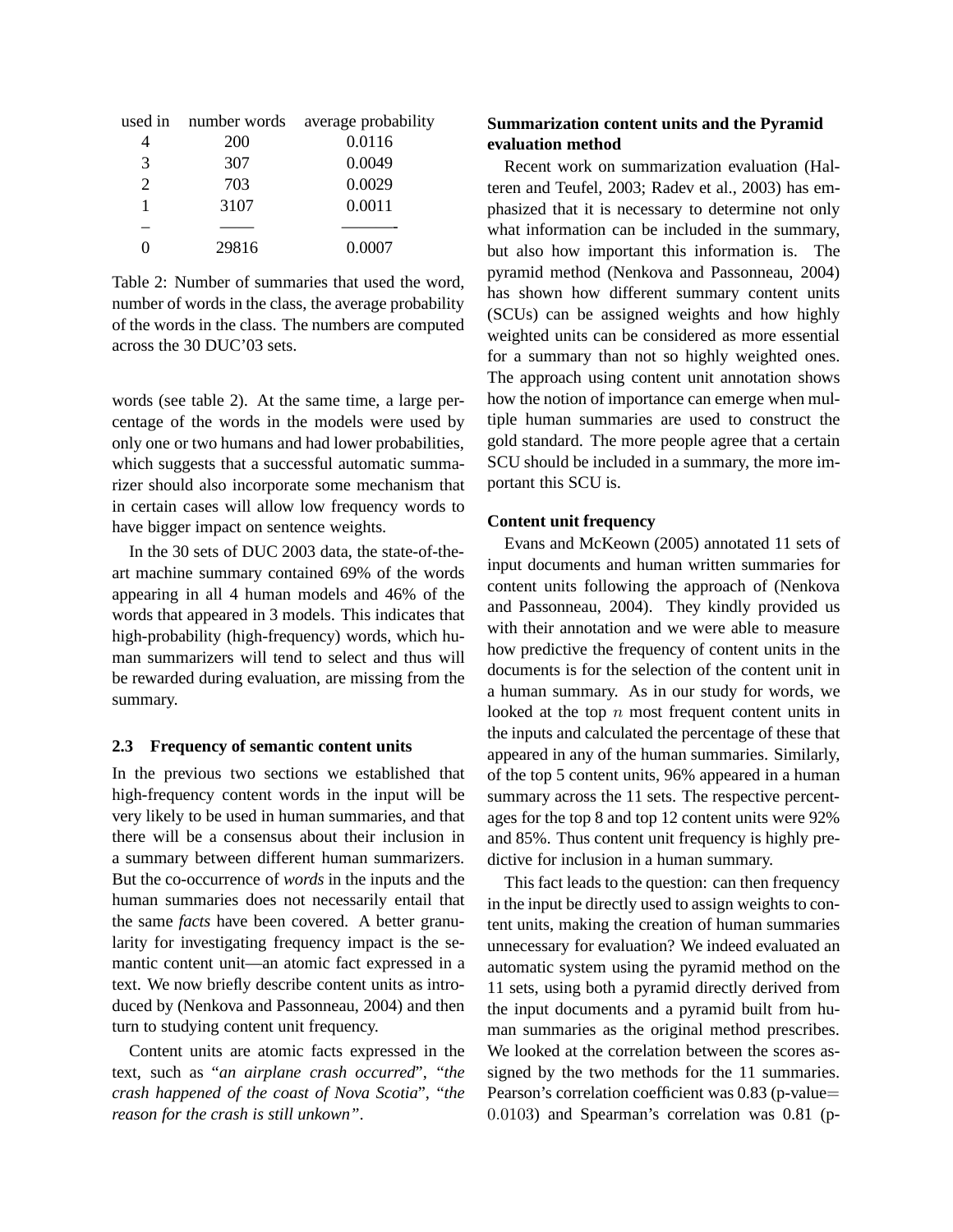value= 0.0348). Both correlations are significant at 95% level of significance, but still the correlation is not perfect. These figures suggest the same conclusion as studying frequency at the word level frequent content units are often included in human summaries, but frequency alone cannot fully explain human summarization behavior.

# **3 SumBasic: a frequency-based summarization system**

All of the findings from the previous section suggest that frequency in the inputs is strongly indicative of whether a word or a fact will be used in a human summary. We thus set out to construct a summarization system that exploits frequency information exclusively, in order to isolate the contribution of frequency information. One formal method to capture this phenomenon would model the appearance of words in the summary under a multinomial distribution. That is, for each word  $w$  in the input vocabulary, we associate a probability  $p(w)$  for it to be emitted into a summary. The overall probability of the summary then is

$$
\frac{N!}{n_1! \dots n_r!} p(w_1)^{n_1} \cdot \dots \cdot (w_r)^{n_r} \tag{1}
$$

where  $N$  is the number of words in the summary,  $n_1 + \ldots + n_r = N$  and for each i,  $n_i$  is the number of times word  $w_i$  appears in the summary and  $p(w_i)$  is the probability that  $w_i$  appears in the summary. In order to confirm the hypothesis that human summaries maximize the probability of their vocabulary under a multinomial model, we computed the log-probability of all human and machine summaries from DUC'03. The log-probabilities of summaries produced by human summarizers were overall higher than for those produced by systems and the fact that the top five highest log-probability scores belong to humans indicate that some humans indeed employ a summarization strategy informed by frequency.<sup>6</sup>

In general, computing the optimal choice of sentences that would lead to the highest summary probability is infeasible. The input often contains over

| human1:  | $-198.65$ | system6:  | $-213.65$ |
|----------|-----------|-----------|-----------|
| human2:  | $-205.90$ | human9:   | $-215.65$ |
| human3:  | $-205.91$ | system7:  | $-215.92$ |
| human4:  | $-206.21$ | system8:  | $-216.04$ |
| human5:  | $-206.37$ | system9:  | $-216.20$ |
| system1: | $-208.21$ | system10: | $-216.24$ |
| human6:  | $-208.23$ | system11: | $-218.53$ |
| human7:  | $-208.90$ | system12: | $-219.21$ |
| system2: | $-210.14$ | system13: | $-220.31$ |
| system3: | $-211.06$ | system14: | $-220.93$ |
| human8:  | $-211.95$ | system15: | $-223.03$ |
| system4: | $-212.57$ | system16: | $-225.20$ |
| system5: | $-213.08$ | human10:  | $-227.17$ |

Table 3: Average log probabilities for different summarizers in DUC'03. All summaries were truncated to 80 words to neutralize the effect of deviations from the required length of 100 words

300 sentences, occasionally thousands, and forming all the possible 100 word summaries (3 or 4 sentences) and choosing the one with highest probability cannot be done reasonably quickly. The following algorithm with a greedy search approximation describes SumBasic, a summarizer that uses a frequency-based sentence selection component, with a component to re-weight the word probabilities in order to minimize redundancy:

- **Step 1** Compute the probability distribution over the words  $w_i$  appearing in the input,  $p(w_i)$  for every *i*;  $p(w_i) = \frac{n}{N}$ , where *n* is the number of times the word appeared in the input, and  $N$  is the total number of content word tokens in the input.
- **Step 2** For each sentence  $S_i$  in the input, assign a weight equal to the average probability of the words in the sentence, i.e.

$$
weight(S_j) = \sum_{w_i \in S_j} \frac{p(w_i)}{|\{w_i|w_i \in S_j\}|}
$$

- **Step 3** Pick the best scoring sentence that contains the highest probability word.
- **Step 4** For each word  $w_i$  in the sentence chosen at step 3, update their probability

$$
p_{new}(w_i) = p_{old}(w_i) \cdot p_{old}(w_i)
$$

**Step 5** If the desired summary length has not been reached, go back to Step 2.

Steps 2 and 3 enforce the desired properties of the summarizer discussed in the previous section. Step 3

 $6$ Other humans might have other strategies, such as giving maximum coverage of topics mentioned in the input, even such mentioned only once. Human10 appears to have such a strategy for example (after examination of his summaries).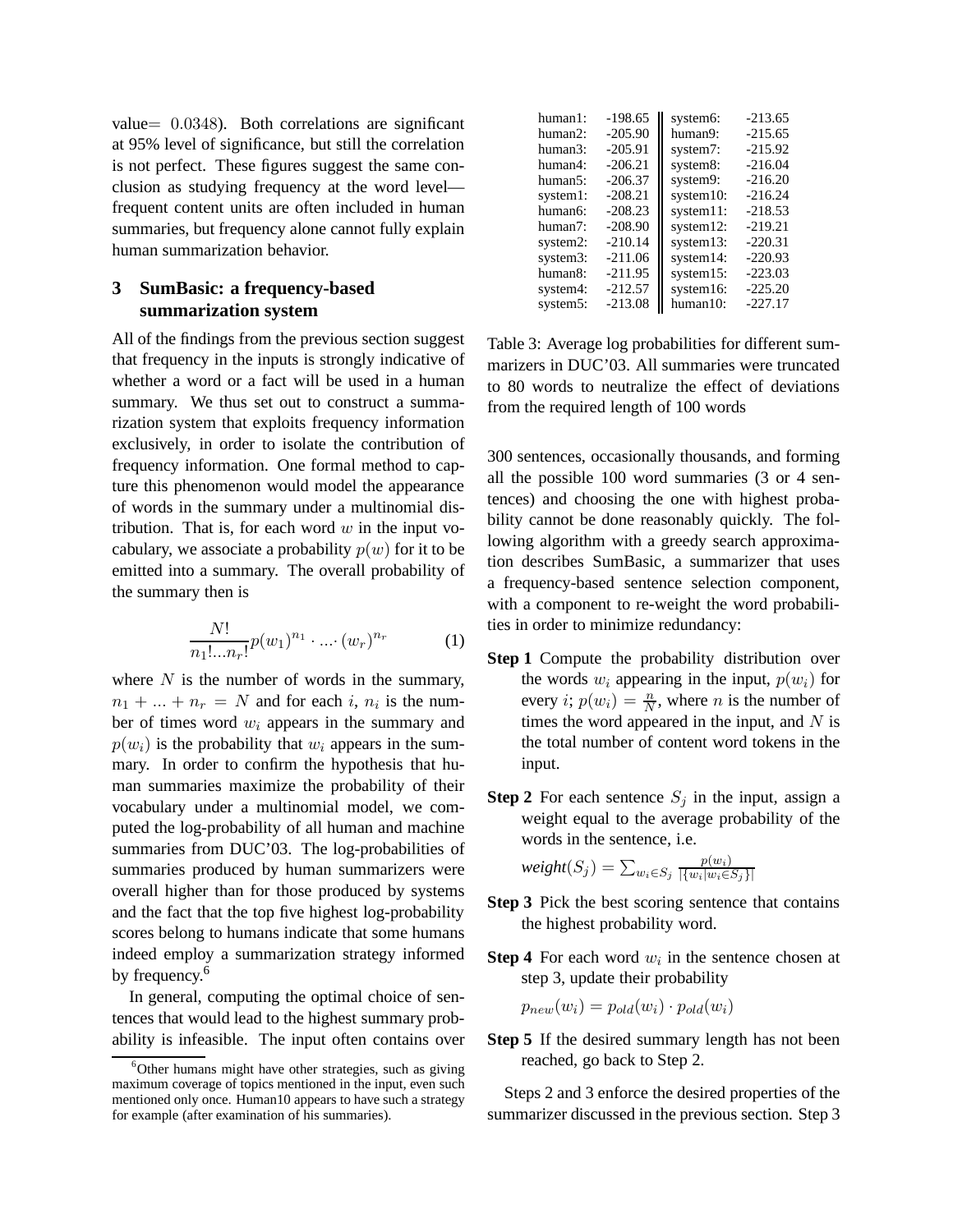ensures that the highest probability word is included in the summary, thus each time a sentence is picked, the word with the highest probability at that point in the summary is also picked. Step 4 serves a threefold purpose:

- 1. it gives the summarizer sensitivity to context. The notion of "what is most important to include in the summary?" changes depending on what information has already been included in the summary. In fact, while  $p_{old}(w_i)$  can be considered as the probability with which the word  $w_i$  will be included in the summary,  $p_{new}(w_i)$  is an approximation of the probability that the word  $w_i$  will appear in the summary twice.
- 2. By updating the probabilities in this intuitive way, we also allow words with initially low probability to have higher impact on the choice of subsequent sentences.
- 3. The update of word probability gives a natural way to deal with the redundancy in the multidocument input. No further checks for duplication seem to be necessary.

Table 4 shows the number of the top frequency words from the DUC'03 documents that also appear in SumBasic summaries. As expected, these are much higher than the percentages for the nonfrequency oriented machine summarizer, but even higher than in all four human models.

|                 | Top 5  | Top 8  | Top $12$ |
|-----------------|--------|--------|----------|
| human           | 94.66% | 91.25% | 85.25%   |
| machine         | 84.00% | 77.87% | 66.08%   |
| <b>SumBasic</b> | 96.00% | 95.00% | 90.83%   |

Table 4: Percentage of the top  $n$  frequency words from the input documents that appear in the four human models, a state-of-the-art machine summarizer and SumBasic, a new machine summarizer based on frequency.

A summary produced by SumBasic, alongside a human summary for the same set is shown in figure 1.

#### **SumBasic SUMMARY**

Former Chilean dictator Gen. Augusto Pinochet has been arrested by British police on a Spanish extradition warrant, despite protests from Chile that he is entitled to diplomatic immunity. Human rights and international law experts expressed enthusiastic support Saturday for the British arrest, and said it could have wide implications. Both President Eduardo Frei of Chile and President Eduardo Menem of Argentina have resisted the Spanish legal motions, arguing that they infringe on their nations' sovereignty. Baltasar Garzon, one of two Spanish magistrates handling probes into human rights violations in Chile and Argentina, filed a request to question Pinochet on Wednesday.

#### **HUMAN SUMMARY**

Augusto Pinochet, former Chilean dictator, was arrested in London on 14 October 1998. Pinochet, 82, was recovering from surgery. The arrest was in response to an extradition warrant served by Baltasar Garzon, a maverick Spanish judge. Pinochet was charged with murdering thousands, including many Spaniards. Pinochet is awaiting a hearing, his fate in the balance. Chile protested, insisting that Pinochet had diplomatic immunity. Britain disagreed. The reaction of the Chilean people was mixed. American scholars applauded the arrest, saying that it set a precedent for other terrorist dictators. Castro criticized the arrest, and called it unprecedented international meddling.

Figure 1: Summaries produced for the same input by SumBasic and by a human.

# **4 Evaluation results**

To evaluate the performance of SumBasic, we use the test data from two large common data set evaluation initiatives—the multi-document summarization task for DUC 2004 and the common test set provided in the 2005 MSE initiative.

# **DUC**

While we used the data from the 2003 DUC conference for development, the data from the DUC 2004 was used as test data, which we report on here. We tested SumBasic on the 50 sets from the generic summary task in 2004 DUC. For the evaluation of this data we use the ROUGE-1 automatic metric, which has been shown to correlate well with human judgments (Lin and Hovy, 2003; Lin, 2004) and which was found to have one of the best correlations with human judgment on the DUC 2004 data (Over and Yen, 2004).

Using ROUGE-1, with stemming and stopwords removed, SumBasic performed significantly better than 12 of the other participating systems. Significant differences are those where the confidence intervals for the estimates of the means for the two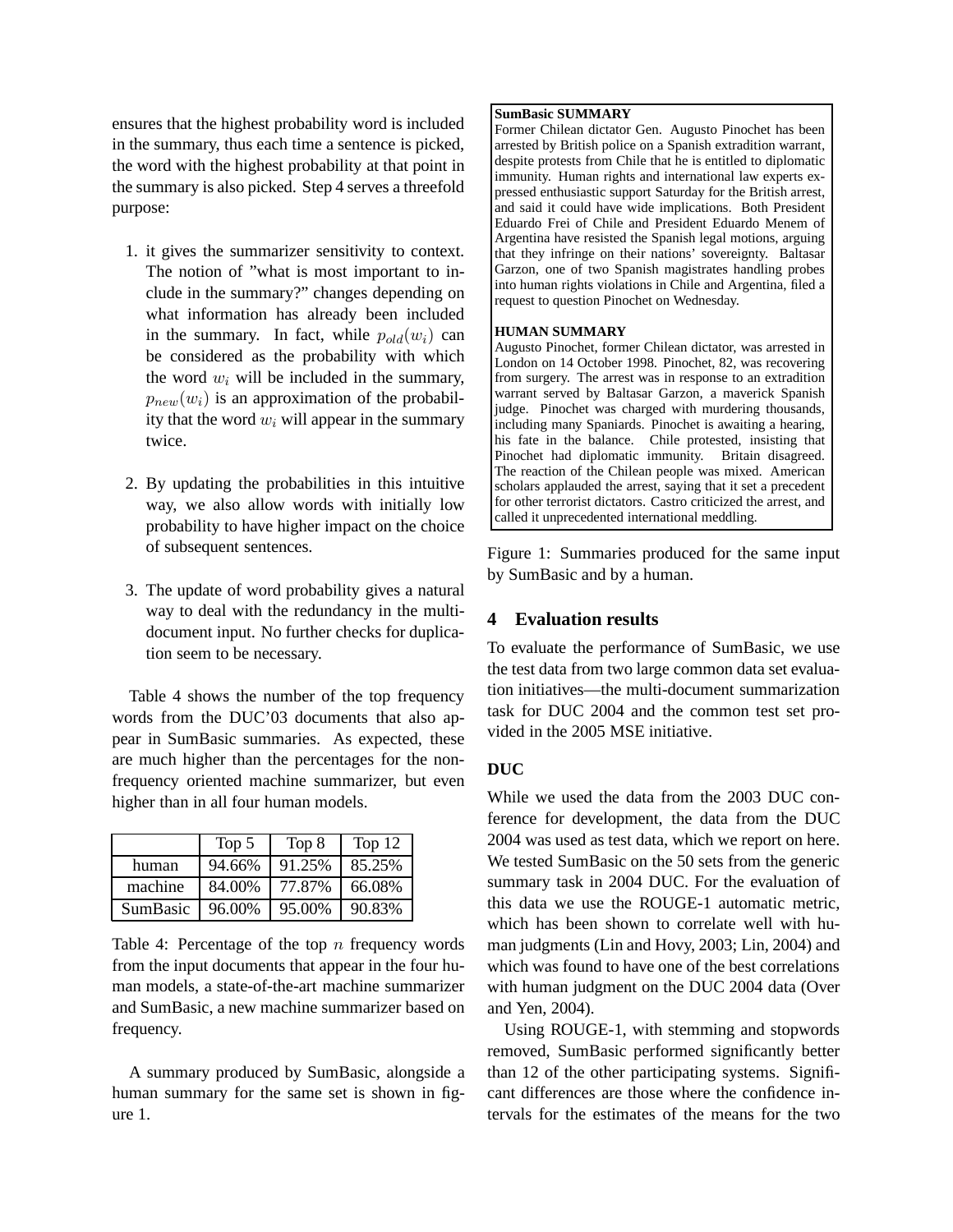| <b>MEAN ESTIMATE (95% CI)</b> |
|-------------------------------|
| $0.30822 (+0.01477)$          |
| $0.30216 (+-0.01687)$         |
| $0.29007$ (+- $0.01742$ )     |
| $0.28559 (+0.01766)$          |
| $0.28472 (+-0.01750)$         |
| $0.27237 (+0.01724)$          |
| $0.26689 (+0.01654)$          |
| $0.26232 (+-0.01654)$         |
| $0.25514 (+0.01979)$          |
| $0.24552 (+0.01980)$          |
| $0.24376 (+0.01866)$          |
| $0.24437 (+0.02068)$          |
| $0.23984 (+0.02175)$          |
| $0.23204 (+0.01987)$          |
| $0.20749 (+0.01923)$          |
| $0.18724 (+0.01912)$          |
| $0.18201 (+0.01639)$          |
| $0.07423 (+-0.01067)$         |
|                               |

Table 5: DUC'04 ROUGE-1 (stemmed, stop-words removed) test set scores and their 95% confidence intervals for participating systems, the baseline, and SumBasic.

systems either do not overlap at all, or where the two intervals overlap but neither contains the best estimate for the mean of the other, which allows us to conclude that the means are different (Schenker and Gentleman, 2001). Those systems in table 5 that are not signficantly different from SumBasic are above the line, and those below the line are significantly different.

### **MSE**

In April 2005, a multi-document summarization evaluation task was conducted as part of the Machine Translation and Summarization Workshop at ACL. The task is to produce a 100-word summary from multi-document inputs consisting of a mixture of English documents and machine translations of Arabic documents on the same topic. Some summarizers were specially modified to use redundancy to correct errors in the machine translations. We ran SumBasic without any modifications to account for the non-standard input.

The official evaluation metrics adopted for the workshop were the manual pyramid score, ROUGE-2 (the bigram overlap metric) and R-SU4 (skip bigram). The skip bigram metric measures the occurrence of a pair of words in their original sentence order, permitting up to four intervening words. The metric was originally proposed for machine transla-

| system          | pyramid | $R-2$        | R-SU4         | repetition |
|-----------------|---------|--------------|---------------|------------|
|                 | 0.52859 | 0.13076      | 0.15670       | 1.4        |
| 28              | 0.48926 | $0.16036***$ | $0.18627***$  | $3.4***$   |
| 19              | 0.45852 | 0.11849      | $0.14971$ *** | 1.3        |
| <b>SumBasic</b> | 0.45274 | 0.12678      | 0.15938       | 0.6        |
| 10              | 0.44254 | 0.13038      | 0.16568       | 1.2.       |
| 16              | 0.45059 | 0.13355      | 0.16177       | 0.9        |
| 13              | 0.43429 | $0.08580***$ | $0.11141***$  | 0.4        |
| 25              | 0.39823 | 0.11678      | 0.15079       | $2.7***$   |
| 4               | 0.37297 | 0.12010      | 0.15394       | $4.1***$   |
| 7               | 0.37159 | $0.09654***$ | 0.13593       | 0.4        |

Table 6: Results form the MSE evaluation. Pyramid scores and duplication is computed for 10 test sets, automatic scores for all 25 test sets

tion evaluation and was shown to correlate well with human judgments both for machine translation and for summarization (Lin, 2004; Lin and Och, 2004).

The pyramid method was used to evaluate only 10 of the test sets, while the automatic metrics were applied to all 25 test sets. None of the differences between systems were significant according to a paired t-test at the 95% level of significance. This is not surprising, given the small number of test points. Better results for significance will be achieved using permutation tests (Yeh, 2000), which will be done for the evaluation workshop. For the automatic metrics, significance was based again on the 95% confidence interval provided by ROUGE. One system was significantly better than SumBasic, and for each of the automatic metrics there were two systems that were significantly worse than SumBasic. The rest of the differences were not significant. Table 6 shows the averages for each system and the results that are significantly different from those for SumBasic are flagged by \*\*\*. During the annotation for the pyramid scoring, the content units that were repeated in an automatic summary were marked up, we include the average number of repeated SCUs per summary for all systems.

# **5 Duplication removal techniques and their impact on the summarizer performance**

The need for duplication removal and/or re-ranking was first discussed in (Carbonell and Goldstein, 1998), but the benefits and efficiency of such modules have never been studied rigorously.

In order to examine the impact of the dupli-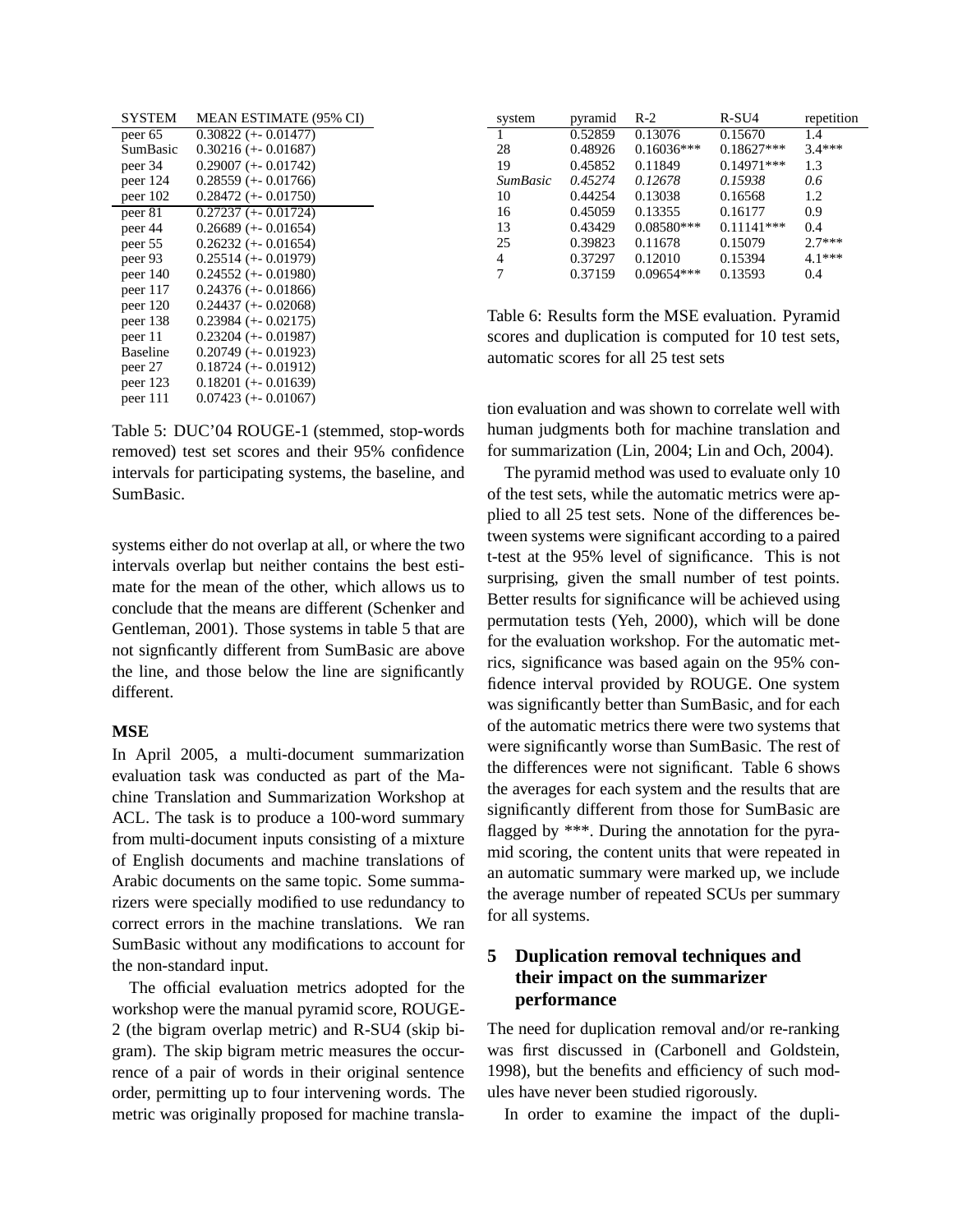cation removal method in the performance of a summarizer, we compared three systems: Sum-Basic, LexRank (Erkan and Radev, 2004) and DEMS (Schiffman et al., 2002). LexRank is one of the latest developed multi-document summarization systems and is based on a formalization in which each sentence in the input is represented by a node, the edges between two nodes are assigned a weight equal to the similarity between the sentences represented by the corresponding nodes. The PageRank (Page et al., 1998) algorithm is then used to assign weights to nodes (sentences). DEMS incorporates a large number of features, including frequency, lexicons for verb specificity and a lexicon with words that are more likely to occur in the first paragraphs of a news report, as well as preferences for choosing initial sentences. Both LexRank and DEMS use a postprocessing step to remove duplication among the top ranking sentences.

Table 7 shows the scores of summaries produced by SumBasic, LexRank, and DEMS, just based on initial sentence weighting (with no re-ranking for SumBasic or duplication removal for LexRank or DEMS), as well as the scores for the complete summarizers with duplication removal.

The results are interesting—without their duplication removal modules, the systems get ROUGE scores that are not statistically significantly different. On the other hand, after the duplication removal is added for LexRank and DEMS, and the re-ranking step for SumBasic, all systems get higher overall scores but SumBasic becomes significantly better than the other two. SumBasic's two components a sentence weighting mechanism based on word frequency, and a mechanism to adjust weights after each selection—directly incorporate context by modeling the probability of a word appearing multiple times. This method appears more effective than having a separate component which removes duplication.

The 2005 MSE evaluation allows us to examine the issue of duplication removal in further detail. The Pyramid evaluation statistics include, for each system, the number of SCUs that are repeated in the summary; fewer repeated SCUs are desirable since fewer repetitions leave more room for a system to match additional SCUs.

The average duplication of content unit per sum-

| <b>SYSTEM</b> | <b>NO RERANK</b>     | WITH RERANK          |
|---------------|----------------------|----------------------|
| LexRank       | $0.23924 (+0.02199)$ | $0.24552 (+0.01980)$ |
| SumBasic      | $0.24227 (+0.01698)$ | $0.30915 (+0.01604)$ |
| <b>DEMS</b>   | $0.25747 (+0.01734)$ | $0.26689 (+0.01654)$ |

Table 7: System estimated means for ROUGE-1 with and without their re-ranking on DUC 2004 test data/ duplication removal modules

mary for each system can be seen in table 6. The systems that dealt best with duplication were system 13, system 17 and SumBasic with average content unit repetition for 10 summaries of 0.4, 0.4, and 0.6 respectively. In fact, the duplication removal strategy of SumBasic was significantly better than those of three of the participating systems.<sup>7</sup>.

### **6 Discussion**

In this paper, we presented SumBasic, a frequencybased summarizer that seamlessly integrates content selection and re-ranking depending on context, i.e., the previous choices of summary content. In the process of evaluating and validating the new system, we discovered several factors, which although quite frequently mentioned in summarization literature rarely receive the full attention they seem to deserve.

In our study of frequency and human summarization, we found that content units and words that are repeated often in the input will very likely be mentioned in a human summary. At the same time, frequency did not completely explain human choices and many words with relatively low frequency in the input did appear in the summaries. Also pyramid scores based on a pyramid built for the input documents rather than summaries and on a pyramid built from human summaries were shown to have significant, but still not perfect correlation. These findings indicate that the frequency feature is not adequate for capturing all the content that will appear in human summaries. It remains an open problem to investigate features that can help promote less frequent content into the machine summaries.

With the development of an automated evaluation metric, ROUGE and hopefully its successors, a cheap and fast way to compare systems and versions of systems has become available. The field

 $7$ For t-test at  $95\%$  level of significance.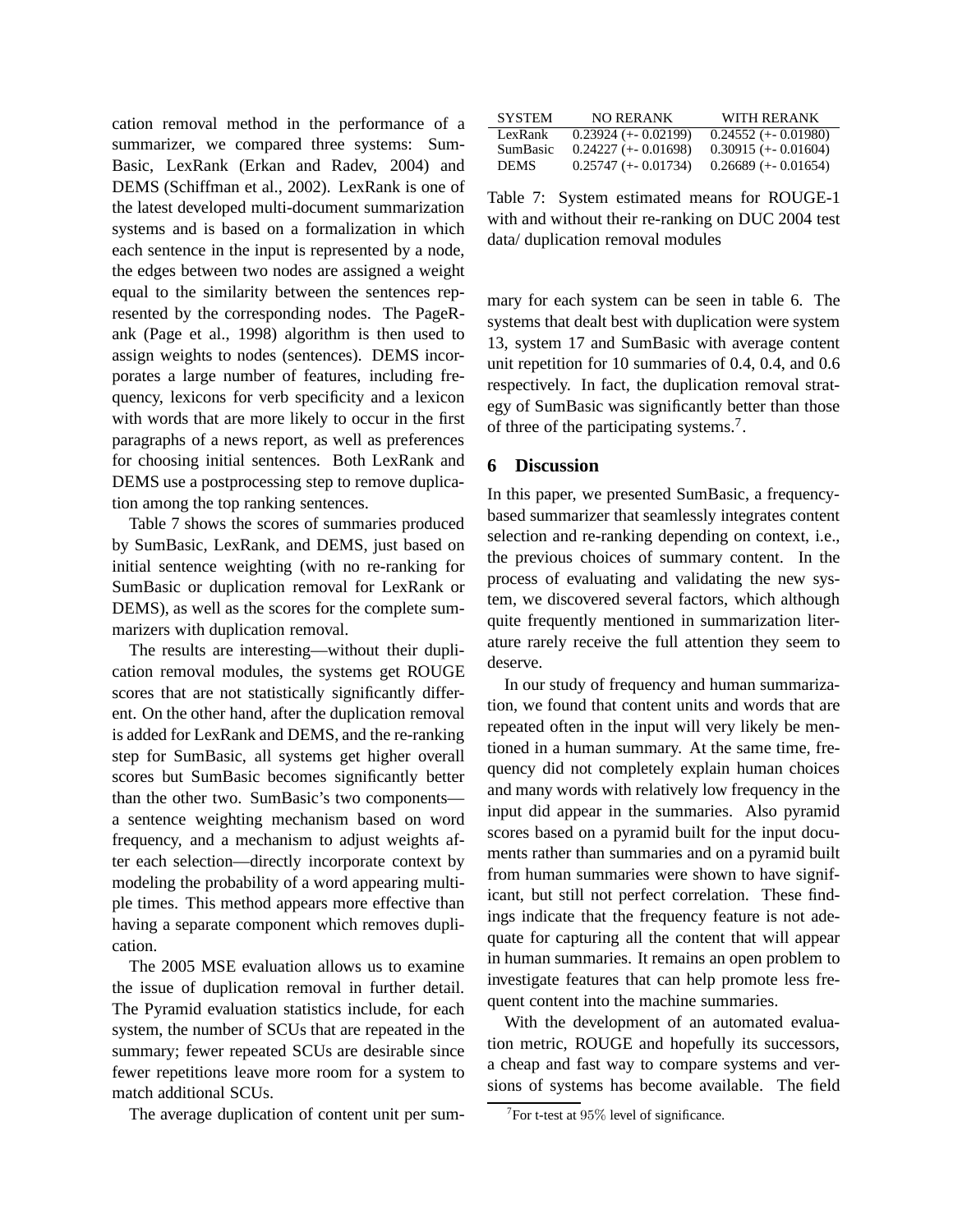will surely benefit from more thorough investigation of the usefulness of individual features. Our intention was to create a new baseline system, using frequency alone, with plans for including more features, such as sentence simplification and reference resolution. While we expected to obtain a reasonable summarizer, we did not expect SumBasic to do as well as it did. We hope that SumBasic will be adopted by other groups as a basic component in their summarization systems, and that others will join us in re-evaluating and isolating the contribution of the more interesting linguistic features that have been incorporated in the various existing systems.

Re-ranking and duplication removal can have a major impact on the final summarizer performance, so these modules should receive more attention in the future. From our experiments, it appears that directly modeling the probability of a word appearing in a summary, taking context in account, is a very effective method of re-ranking, without the need for a separate duplication removal component.

### **7 Acknowledgements**

We would like to thank Barry Schiffman, Dragomir Radev and Gunes Erkan for giving us the intermediate output for their systems that helped us compare sentence rankings for DEMS, LexRank and SumBasic. We are also grateful to David Evans who provided us with his pyramid mark-up.

## **References**

- Michele Banko and Lucy Vanderwende. 2004. Using n-grams to understand the nature of summaries. In *Proceedings of HLT/NAACL'04*.
- Regina Barzilay, Kathleen McKeown, and Michael Elhadad. 1999. Information fusion in the context of multi-document summarization. In *Proceedings of the 37th Annual Meeting of the Association for Computational Linguistics*.
- Jaime Carbonell and Jade Goldstein. 1998. The use of mmr, diversity-based reranking for reordering documents and producing summaries. In *Proceedings of the 21st Annual International ACM SIGIR Conference on Research and Development in Information Retrieval (SIGIR'98)*, pages 335–336.
- John Conroy, Judith Schlesinger, Jade Goldstein, and Dianne O'Leary. 2004. Left-brain/right-brain multi-document summarization. In *Document Undersatnding Conference (DUC'04)*.
- Terry Copeck and Stan Szpakowicz. 2004. Vocabulary agreement among model summaries and source documents. In

*Proceedings of the Document Understanding Conference DUC'04*.

- Gunes Erkan and Dragomir Radev. 2004. Lexrank: Graphbased centrality as salience in text summarization. *Journal of Artificial Intelligence Research (JAIR)*.
- David Kirk Evans and Kathleen McKeown. 2005. Identifying similarities and differences across english and arabic news. In *Proceedings of the International Conference on Intelligence Analysis*.
- Hans Halteren and Simone Teufel. 2003. Examining the consensus between human summaries: initial experiments with factoid analysis. In *HLT-NAACL DUC Workshop*.
- Hongyan Jing. 2000. Sentence simplification in automatic text summarization. In *Proceedings of the 6th Applied NLP Conference, ANLP'2000*.
- Julian Kupiec, Jan Perersen, and Francine Chen. 1995. A trainable document summarizer. In *Research and Development in Information Retrieval*, pages 68–73.
- Chin-Yew Lin and Eduard Hovy. 2002. Automated multidocument summarization in neats. In *Proceedings of the Human Language Technology Conference (HLT2002 )*.
- Chin-Yew Lin and Eduard Hovy. 2003. Automatic evaluation of summaries using n-gram co-occurance statistics. In *Proceedings of HLT-NAACL 2003*.
- Chin-Yew Lin and Franz Josef Och. 2004. Automatic evaluation of machine translation quality using longest common subsequence and skip-bigram statistics. In *Proceedings of the 42nd Annual Meeting of the Association for Computational Linguistics (ACL 2004)*.
- Chin-Yew Lin. 2004. Rouge: a package for automatic evaluation of summaries. In *Proceedings of the Workshop in Text Summarization, ACL'04*.
- Ani Nenkova and Rebecca Passonneau. 2004. Evaluating content selection in summarization: The pyramid method. In *Proceedings of HLT/NAACL 2004*.
- Paul Over and James Yen. 2004. An introduction to duc 2004 intrinsic evaluation of generic news text summarization systems. In *Proceedings of DUC 2004*.
- Lawrence Page, Sergey Brin, Rajeev Motwani, and Terry Winograd. 1998. The pagerank citation ranking: Bringing order to the web. Technical report, Stanford Digital Library Technologies Project.
- Dragomir Radev, Simone Teufel, Horacio Saggion, and W. Lam. 2003. Evaluation challenges in large-scale multidocument summarization. In *ACL*.
- G. J. Rath, A. Resnick, and R. Savage. 1961. The formation of abstracts by the selection of sentences: Part 1: sentence selection by man and machines. *American Documentation*, 2(12):139–208.
- Natalie Schenker and Jane Gentleman. 2001. On judging the significance of differences by examining the overlap between confidence intervals. *The American Statistician*, 55(3):182–186.